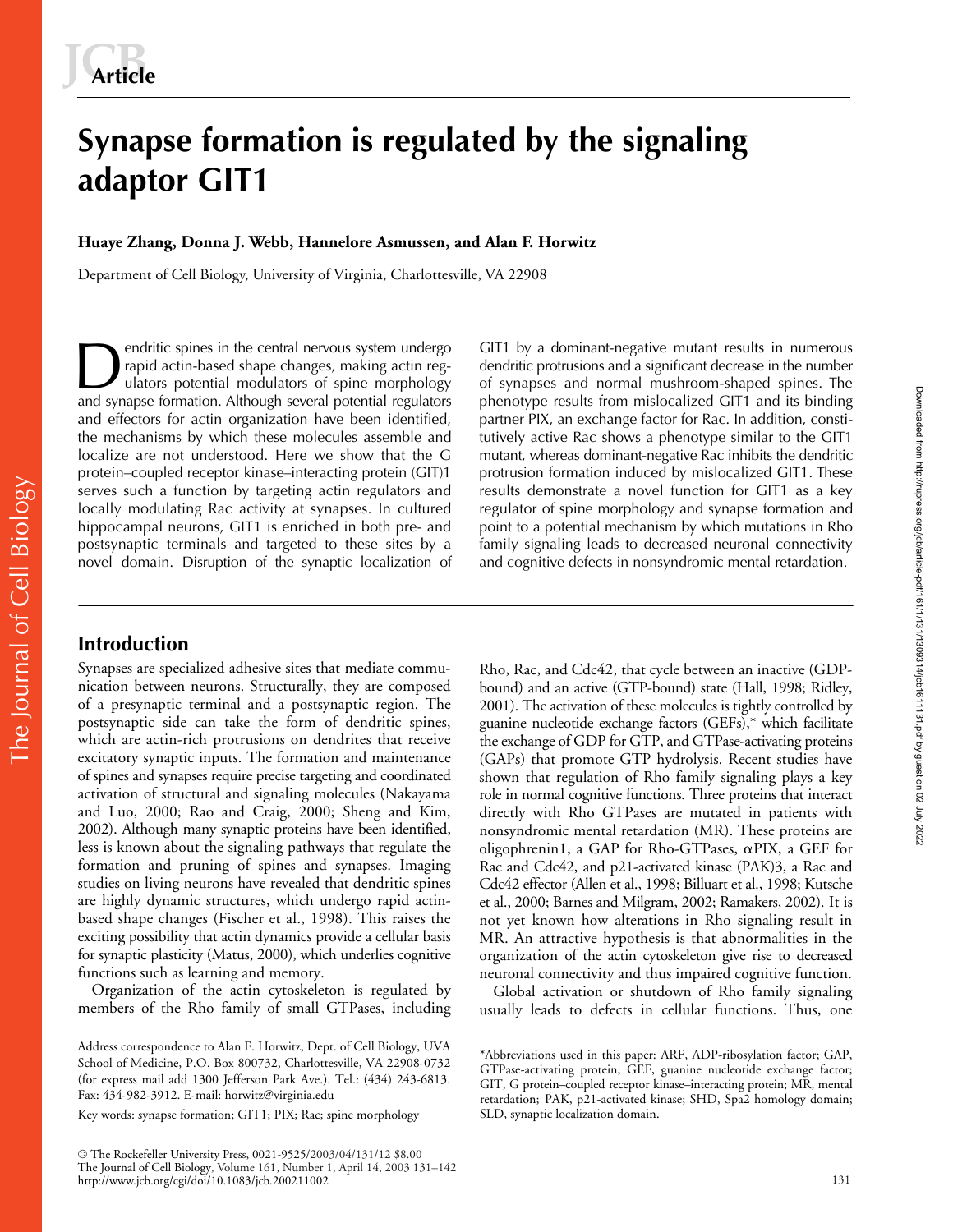emerging theme is that these proteins are likely to be activated in specific locations within the cell. This could be accomplished by spatial targeting of actin regulators. Adaptor proteins that bind GEFs, GAPs, and their effectors, such as the G protein–coupled receptor kinase–interacting protein (GIT)1, could potentially function in this capacity by concentrating these molecules at sites of actin organization. In epithelial cells and fibroblasts, GIT1 localizes to distinct subcellular compartments, including adhesions, membrane protrusions, and cytoplasmic complexes. GIT1 regulates migration and protrusive activity by assembling and targeting multiprotein signaling complexes, which contain important actin regulators including PIX, a Rac GEF, and PAK, a Rac effector, between the subcellular compartments (Di Cesare et al., 2000; de Curtis, 2001; Manabe et al., 2002).

In epithelial cells and fibroblasts, the function and localization of GIT1 is mediated by a series of domains including the NH2-terminal ADP-ribosylation factor (ARF)–GAP domain that regulates receptor endocytosis (Premont et al., 1998; Claing et al., 2000), ankyrin repeats, Spa2 homology domain (SHD)1 that binds PIX (Zhao et al., 2000), and a COOH-terminal paxillin-binding domain (West et al., 2001; Manabe et al., 2002). In fibroblasts, the COOH-terminal 140 residues of GIT1 (cGIT1), which contain the paxillin binding domain, target it to adhesions, whereas the central domain that contains the ankyrin repeats and the PIX-binding domain is necessary for localization to the cytoplasmic complexes (Manabe et al., 2002).

In this study, we show that GIT1 is enriched in synapses on cultured hippocampal neurons. GIT1 is targeted to the synapse by a novel domain that differs from its adhesion targeting in fibroblasts. Disruption of the postsynaptic localization of GIT1 by a dominant interfering GIT1 mutant that competes for the synaptic binding site results in altered spine morphology and a significant decrease in the density of synapses. These effects result, at least in part, from the mislocalization of PIX. Recruitment of PIX to synapses by GIT1 and the GEF activity of PIX are both necessary for the formation and stabilization of synapse-bearing spines. These results suggest that spatially localized, regulated Rac activity is essential for this process. Thus, GIT1 serves as a key regulator of spine morphology and synapse formation through assembling and targeting multimolecular complexes to synapses where they locally regulate actin dynamics.

# **Results**

#### **GIT1 localizes to synapses in cultured hippocampal neurons**

Previous studies showed that GIT1 is highly expressed in the brain both at the mRNA and protein levels (Premont et al., 1998; Zhao et al., 2000). To determine whether GIT1 is expressed in neurons, we performed RT-PCR with hippocampal total RNA using GIT1-specific primers. The sequence of the PCR product was identical to the previously described rat GIT1 sequence, showing the presence of the GIT1 mRNA in these neurons. To confirm the protein expression of GIT1, we subjected a lysate from hippocampal neurons to immunoblot analysis using a GIT1 antibody. We detected a specific band at  $\sim$ 95 kD, which is the expected mobility of

GIT1 (Fig. 1 A). This confirms the presence of GIT1 in the neurons at the protein level since our antibody is specific for GIT1; however, we cannot exclude the possibility that other GIT family members may also be present.

To examine the subcellular distribution of GIT1 in hippocampal neurons, we immunostained low density cultures with a GIT1 antibody (Manabe et al., 2002). In mature neurons (3 wk in culture), GIT1 accumulated in puncta along neuronal processes, indicating that it might be synaptic. To confirm this, we coimmunostained for GIT1 and the synaptic vesicle protein, SV2. GIT1 clusters colocalized with SV2 staining (Fig. 1 B, top), showing that GIT1 is enriched in synapses. Since brain synapses are categorized as excitatory or inhibitory according to the postsynaptic responses (Craig and Boudin, 2001), we asked whether GIT1 localized in one or both types of synapses. To determine whether GIT1 is present in excitatory synapses, double labeling of GIT1 with the postsynaptic density protein PSD-95 was performed (Fig. 1 B, middle). GIT1 puncta colocalized with PSD-95 puncta in some of the excitatory synapses (Fig. 1 B, arrowheads), although some GIT1 puncta were clearly PSD-95 negative (Fig. 1 B, arrows), suggesting that GIT1 is not restricted to excitatory synapses. Consistent with this, GIT1 colocalized with the GABAergic synaptic marker GAD-6 in clusters on the cell body and dendritic shafts (Fig. 1 B, bottom), indicating that it is also present in inhibitory synapses. Although most of the PSD-95–negative GIT1 puncta correspond to inhibitory synapses, some of the puncta might represent the GIT1 cytoplasmic complexes, which were described previously in non-neuronal cells (Manabe et al., 2002).

The localization of GIT1 to synapses was confirmed by transfecting full-length GFP-tagged and FLAG-tagged GIT1 into hippocampal neurons. In previous studies using fibroblasts, these constructs localized indistinguishably from endogenous GIT1 (Manabe et al., 2002). In hippocampal neurons, the localization of both constructs was also identical to the endogenous GIT1. Both GFP-GIT1 and GIT1- FLAG colocalize in clusters with synapsin1, which, like SV2, labels presynaptic terminals and serves as a synaptic marker (Fig. 1 C). The GIT1 clusters in the dendrites were in close apposition to the presynaptic marker synapsin1 and almost completely merged with the postsynaptic marker PSD-95 (Fig. 1 D). This shows that GIT1 is postsynaptic. We also observed GIT1 in clusters along the axons of the transfected neurons. These clusters completely merged with the presynaptic marker SV2 and were in close apposition to PSD-95 (Fig. 1 D), indicating that GIT1 is not only postsynaptic but also presynaptic. Consistent with this, Kim et al. (2003) recently showed an interaction of GIT1 with the presynaptic protein Piccolo.

#### **Synaptic targeting of GIT1**

To identify the region that targets GIT1 to synapses, we expressed various domains of GIT1 as GFP fusion proteins in hippocampal neurons (Fig. 2 A). Their synaptic localization was assayed by GFP fluorescence and coimmunostaining with synaptic markers. We began by examining the localization of cGIT1, since it contains the binding site for paxillin and is responsible for the adhesion targeting of GIT1 in fi-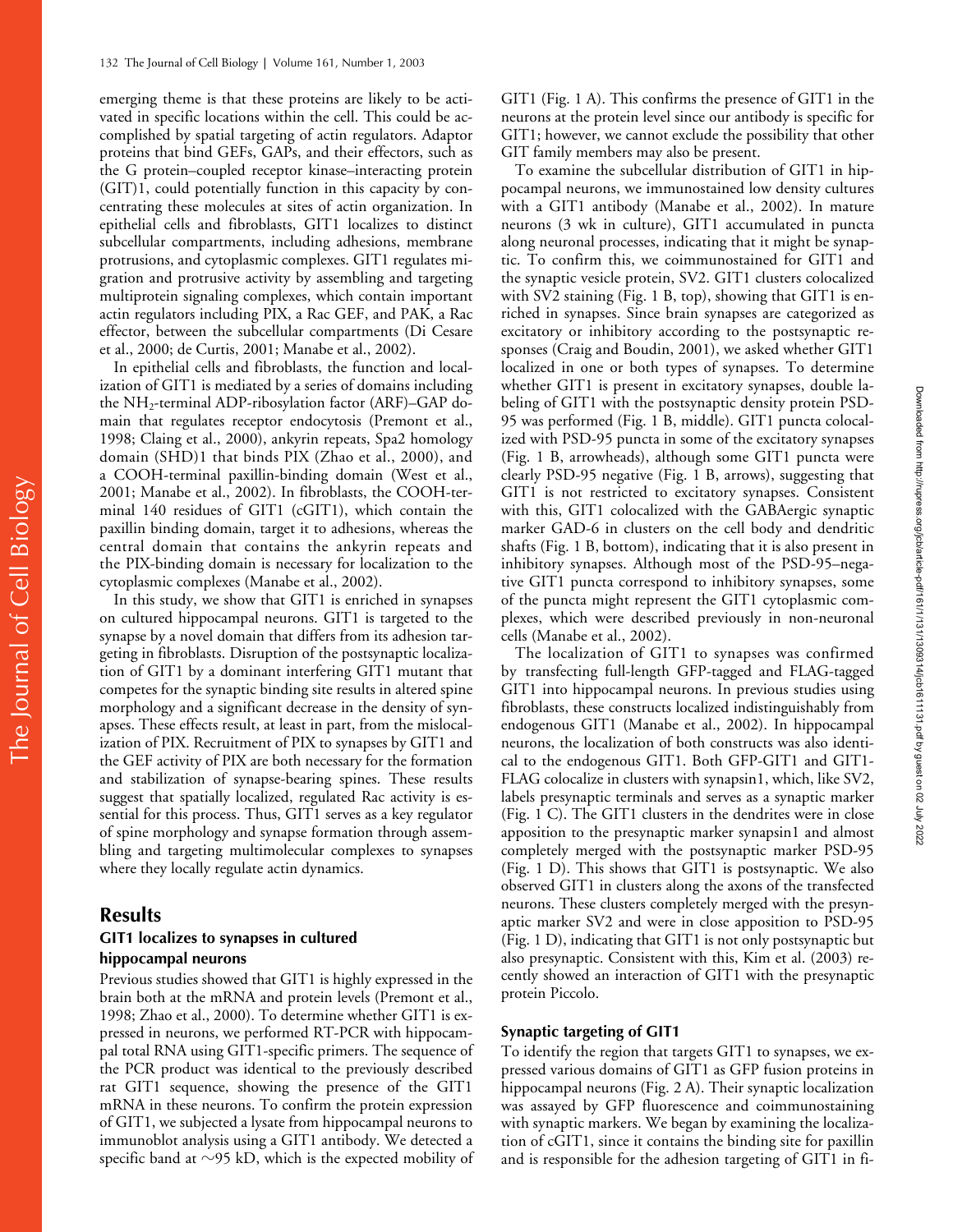

Figure 1. **GIT1 is expressed in cultured hippocampal neurons and enriched in synapses.** (A) Western blot of a lysate from day 10 cultured hippocampal neurons. The blot was probed with a GIT1 antibody. A specific band at  $\sim$ 95 kD confirms the presence of the GIT1 protein in these neurons. (B) Hippocampal neurons at 2–3 wk in culture were double immunostained for endogenous GIT1 (left column) and various synaptic proteins (right column). GIT1 colocalizes with the presynaptic marker SV2 (top). GIT1 shows colocalization with PSD-95 in some puncta (arrowheads), but some GIT1 puncta, especially those on the cell body, do not overlap with PSD-95 (middle, arrows). These puncta show colocalization with the inhibitory synapse marker GAD-6 (bottom). Enlargements of the boxed regions are shown in insets at the bottom right of each panel. Bar, 20 μm. (C) Hippocampal neurons were transfected with either GFP-GIT1 (top) or GIT1-FLAG (bottom) and immunostained for the presynaptic marker synapsin1 at 3 wk in culture. Both GFP-GIT1 and GIT1-FLAG colocalize with synapsin1 in dendritic spines and shafts (arrows). Bar,  $20 \mu m$ . (D) Hippocampal neurons were transfected with GFP-GIT1 and immunostained for the appropriate synaptic markers at 2–3 wk in culture. The GIT1 clusters on the dendrites (Dendritic) almost completely merge with the postsynaptic marker PSD-95 and are in close apposition to the presynaptic marker synapsin1 (Overlay). The GIT1 clusters on the axons (Axonal) completely merge with the presynaptic marker SV2 and are in close apposition to the postsynaptic marker PSD-95 (Overlay). Note the colocalization of GIT1 clusters with the synaptic markers (arrowheads). Enlargements of individual synapses are shown in the right column. GFP-GIT1 is pseudocolored green, and the synaptic markers are pseudocolored red. Bar,  $2 \mu m$ .

broblasts (Manabe et al., 2002). However, in the neurons, cGIT1 did not concentrate in synapses but distributed diffusely throughout the cytoplasm of the soma and processes (Fig. 2 D). Thus, the domain that targets GIT1 to synapses is different than the adhesion localization domain in fibroblasts. As expected, GIT1 $\Delta c$ , which lacks the COOH-terminal paxillin binding domain, localized in synapses (Fig. 2 B). To further localize the targeting domain within GIT1 $\Delta$ c, we first examined whether the NH<sub>2</sub>-terminal ARF-GAP domain is necessary for synaptic targeting. A central domain deletion mutant, GIT1 $\Delta$ CD, which contains the ARF-GAP domain and the paxillin binding do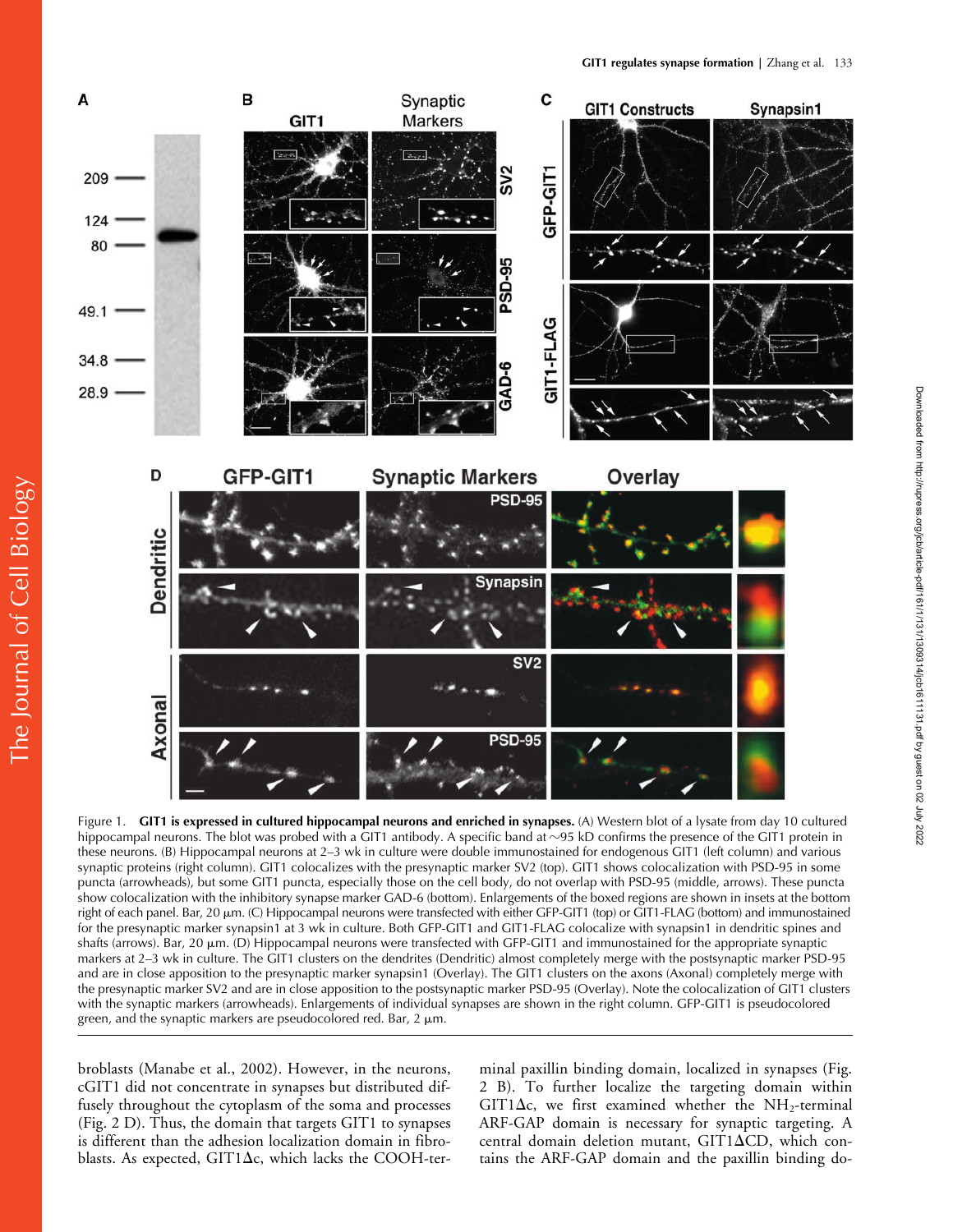Figure 2. **Synaptic targeting of GIT1.** (A) Schematic diagram of the full-length and deletion constructs of GIT1 (all GFPtagged at the  $NH<sub>2</sub>$  terminus except N-SLD and C-SLD, which are FLAG-tagged at the NH<sub>2</sub> terminus). The indicated domains are as follows: ARF-GAP domain (ARF-GAP), ankyrin repeats (Ank), Spa2 homology domain 1(SHD1), and paxillin binding site (paxillin). The fusion proteins with synaptic localization are indicated with  $4 + 7$ . N-SLD shows weak localization to synapses which is indicated with  $4/ - 7$ . (B) GIT1 fusion proteins that show specific localization to synapses. Hippocampal neurons were transfected with the various GIT1 fusion proteins (left column) and stained for synaptic markers (middle column). GIT1 $\Delta c$  and CD-GIT1 were coimmunostained for SV2. CDAnk was coimmunostained for PSD-95. CD $\Delta$ AS/SLD was coimmunostained for synapsin1. Overlays are shown in the right column. The GIT1 constructs were pseudocolored green, and the synaptic markers were pseudocolored red. Bar,  $2 \mu m$ . (C) FLAG-N-SLDexpressing neurons were coimmunostained for FLAG and synapsin1. N-SLD shows partial localization to synapses (arrows). The overlaid picture is shown in the right column. N-SLD was pseudocolored green, and synapsin1 was pseudocolored red. Bar,  $2 \mu m$ . (D) GIT1 fusion proteins that fail to localize to synapses. Hippocampal neurons expressing the GFP-tagged GIT1 deletion constructs (left column) were stained for SV2 (middle column). The GIT1 constructs lacking SLD (cGIT1, GIT1ΔCD, nGIT1, and GIT1ΔSLD) do







not show synaptic localization. Deletion of the NH<sub>2</sub>-terminal 32 aa of SLD (SLD $\Delta$ 32) dramatically reduces localization to the synapse. For localization of C-SLD, neurons expressing FLAG–C-SLD were coimmunostained for FLAG and synapsin1. C-SLD shows a diffuse labeling pattern. The overlays are shown in the right column. The GIT1 constructs were pseudocolored green, and the synaptic markers were pseudocolored red. Bar,  $2 \mu m$ .

main, did not accumulate in synapses (Fig. 2 D). Another mutant that comprises the central domain, CD-GIT1, localized in synapses (Fig. 2 B). Therefore, neither the ARF-GAP nor the paxillin binding domain is necessary for synaptic targeting, pointing to the central domain of GIT1 as the targeting domain.

The central domain contains ankyrin repeats, SHD1 (PIX binding domain), and a COOH-terminal flanking region. To further characterize the targeting domain, we constructed two more deletion mutants: CDAnk (with the ankyrin repeats deleted from CD-GIT1) and CDAS (with both the ankyrin repeats and SHD1 deleted from CD-GIT1) (Zhao et al., 2000). Both mutants localized efficiently to synapses (Fig. 2 B), indicating that neither the ankyrin repeats nor SHD1 is necessary for synaptic targeting. This was further confirmed by the lack of synaptic localization with nGIT1, which only contains the ARF-GAP, ankyrin repeats, and SHD1 (Fig. 2, A and D).

The smallest localizing domain that we identified (CD-  $\Delta$ AS) is located between SHD1 and the paxillin binding do-

main. Since it is responsible for the synaptic targeting of GIT1, we named it SLD for synaptic localization domain. To test if the intact SLD is necessary for synaptic targeting, we prepared a mutant in which the  $NH_2$ -terminal 32 aa in SLD were deleted (SLD $\Delta$ 32). This mutant showed significantly decreased localization in synapses (Fig. 2 D), suggesting that these 32 aa contribute to efficient synaptic localization. We also prepared two smaller FLAG-tagged constructs, N-SLD and C-SLD, which contain the  $NH_2$ -terminal and COOH-terminal half of SLD, respectively. Subcellular localization of these constructs was determined by FLAG and synapsin coimmunostaining. N-SLD showed partial localization to synapses (Fig. 2 C), whereas C-SLD localized diffusely in the cytoplasm (Fig. 2 D). These results suggest that the localization domain resides at least in part in the  $NH_{2^-}$ terminal half of SLD; however, the COOH terminus of SLD may also contribute to efficient synaptic localization. Finally, an internal deletion mutant with the SLD deleted (GIT1SLD) did not localize to synapses (Fig. 2 D), further confirming that SLD is the localizing domain.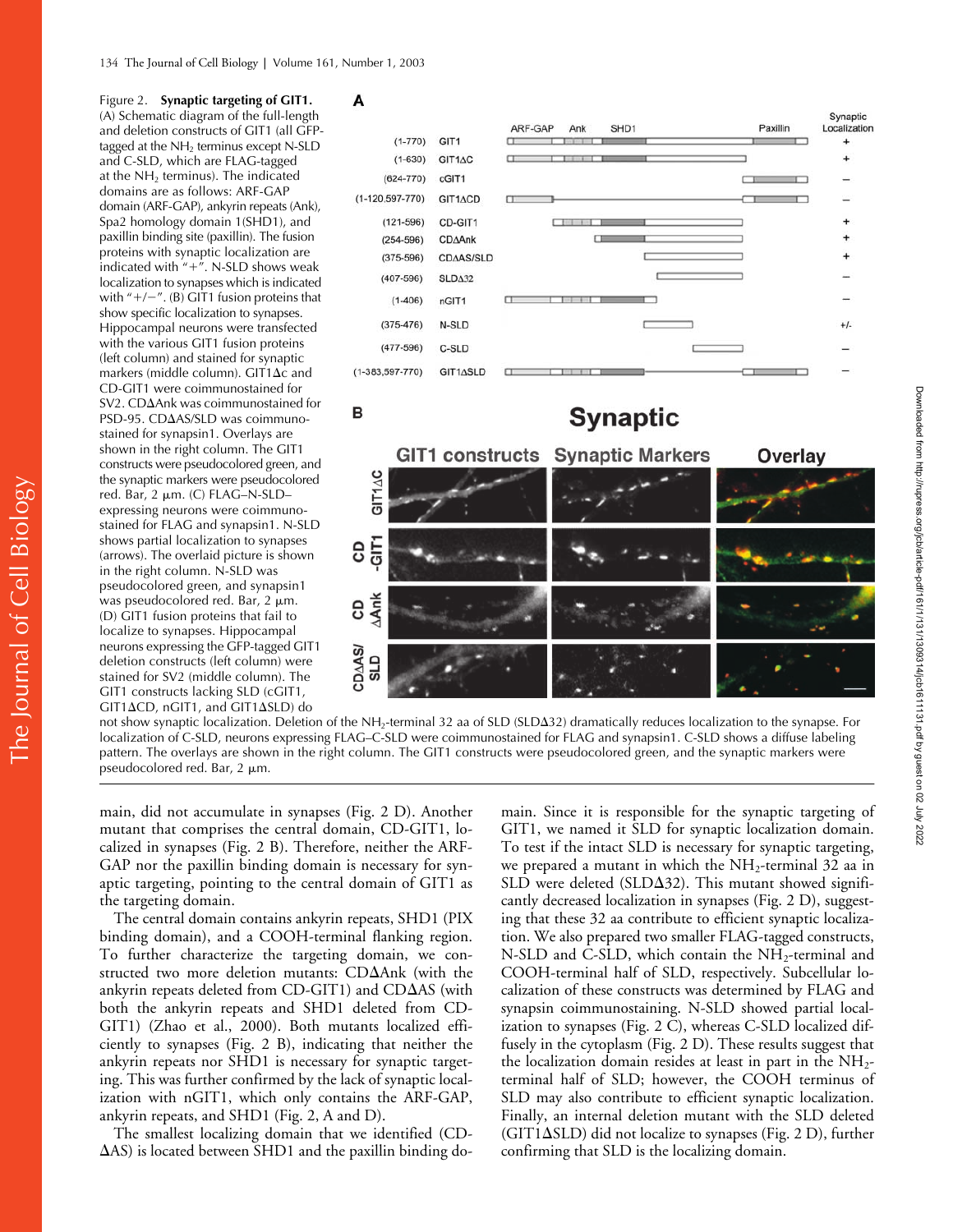C N-SLD Synapsin1 Overlay



#### **Disruption of the synaptic localization of GIT1 affects spine morphology and synapse formation**

**GTSV-GIT1** 

The Journal of Cell Biology

The Journal of Cell Biology

To examine the function of GIT1 in synapses, we took a dominant-interfering approach and expressed the smallest localizing construct, SLD, in the neurons. We hypothesized that this construct would prevent GIT1 from localizing to synapses by competing for the synaptic binding sites. This approach has been successful in fibroblasts where the adhesion targeting domain of GIT1 effectively prevents endogenous GIT1 from localizing to adhesions (Manabe et al., 2002). To test if this approach is also effective in reducing the synaptic localization of GIT1, we coexpressed GFP-SLD and GIT1 in the neurons. Indeed, ectopic expression of SLD in neurons showed a dose-dependent effect. In neurons expressing relatively low levels of SLD (<2-fold relative to endogenous GIT1), the synaptic localization of GIT1 was reduced (Fig. 3 A). However, no apparent changes in spine morphology were observed. In neurons expressing high levels of SLD (fivefold relative to endogenous GIT1), GIT1 was distributed diffusely, the number of normal, mushroomshaped spines was significantly decreased, and the number of long, thin dendritic protrusions was dramatically increased (Fig. 3, B and C). In addition, in the SLD-expressing neurons, the linear density of synapses (number of synapses per 100-um dendrite) decreased significantly compared with neurons expressing comparable levels of GIT1, nGIT1, and CD-GIT1 (Fig. 3, B and D). When the synaptic density was quantified by another method (the number of synapses per unit area  $[\mu m^2]$ ), a similar decrease was observed in the SLDexpressing neurons. This effect on synaptic density was observed when SLD was expressed at day 4–7 in culture and the number of synapses quantified at day 14. When we expressed SLD at day 10 in culture and quantified at day 14, the effect on synaptic density is less dramatic. This suggests that SLD affects synapse formation; however, we cannot exclude the possibility that it is also affecting the maintenance of synapses. The effect of SLD on synaptic density is unlikely to be due to neurite outgrowth defects since it does not affect hippocampal neurite extension on poly-L-lysine on which we grow these neurons (unpublished data). Thus, these data suggest that perturbing GIT1 localization results in defects in spine morphology and synapse formation.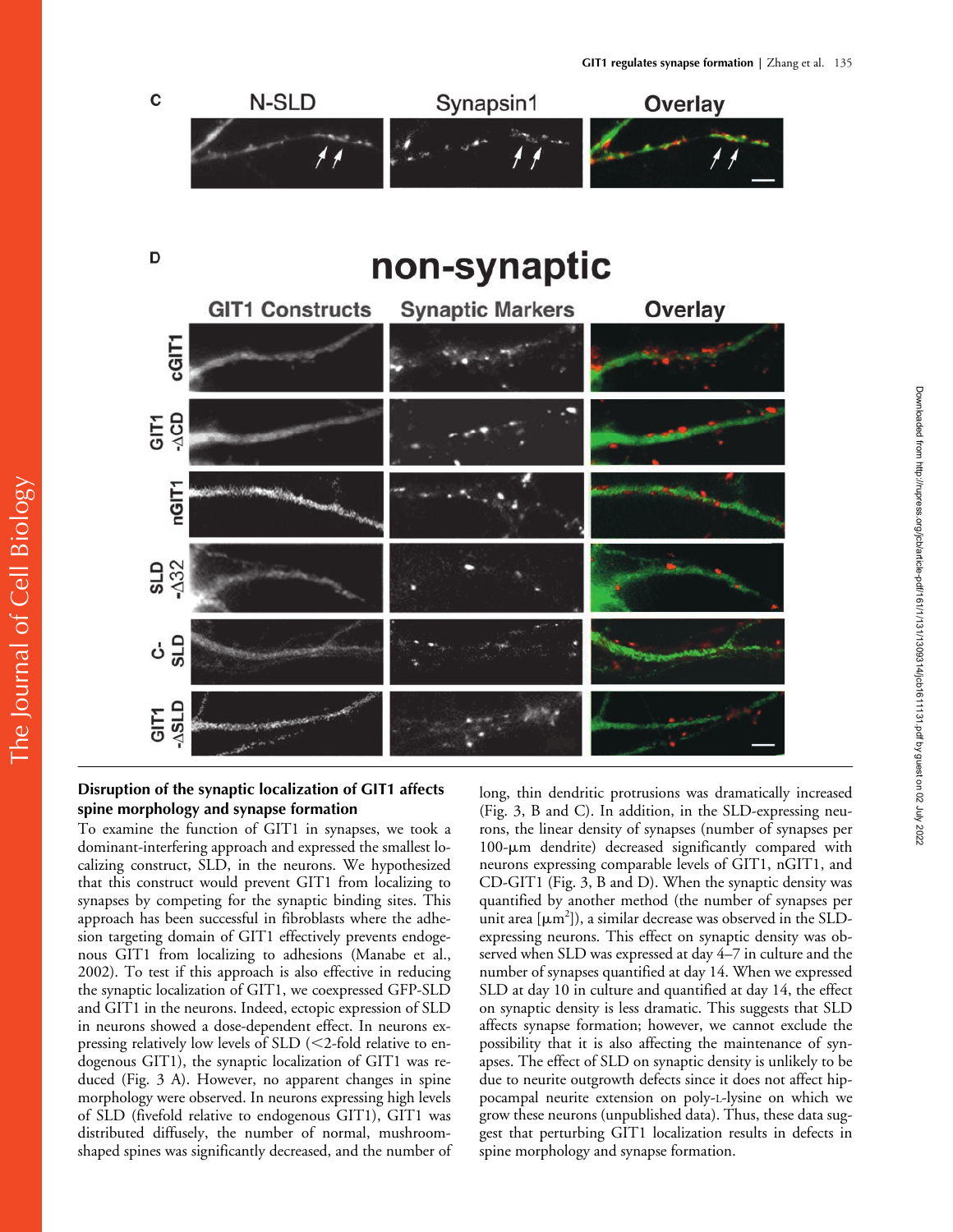The Journal of Cell Biology

The Journal of Cell Biology



Figure 3. **Overexpression of the SLD from GIT1 regulates spine morphology and synaptic density.** (A) Hippocampal neurons were cotransfected with GFP-SLD and GIT1-FLAG and stained for synapsin1. Note the localization of GFP-SLD to the synapses in relatively low expressing cells causes a decreased localization of GIT1 in the synapses (arrows). Bar,  $20 \mu m$ . (B) Hippocampal neurons were transfected with various GIT1 constructs at 1 wk in culture and stained for SV2 at 2 wk in culture. Note the increase in dendritic protrusions (left column) and the decrease in synaptic density (right column) in neurons expressing high levels of GFP-SLD. Bar, 20 μm. (C) Quantification of the number of spines and dendritic protrusions in hippocampal neurons transfected with either GFP-GIT1 or GFP-SLD. 80–100 dendrites from independent transfections were quantified for each construct. The definitions of spines and dendritic protrusions are provided in Materials and methods. (D) Quantification of synaptic density in hippocampal neurons transfected with GIT1, nGIT1, CD-GIT1, or SLD. 85–110 dendrites from independent transfections were quantified for each construct (as described in Materials and methods). The difference between SLD and other GIT1 constructs was statistically significant as determined by Student's *t* test (\*P < 0.0001). Note that even though nGIT1 contains SHD1, it has a decreased affinity for PIX, as assayed by coimmunoprecipitation, when compared with wild-type GIT1 (Zhao et al., 2000; unpublished data).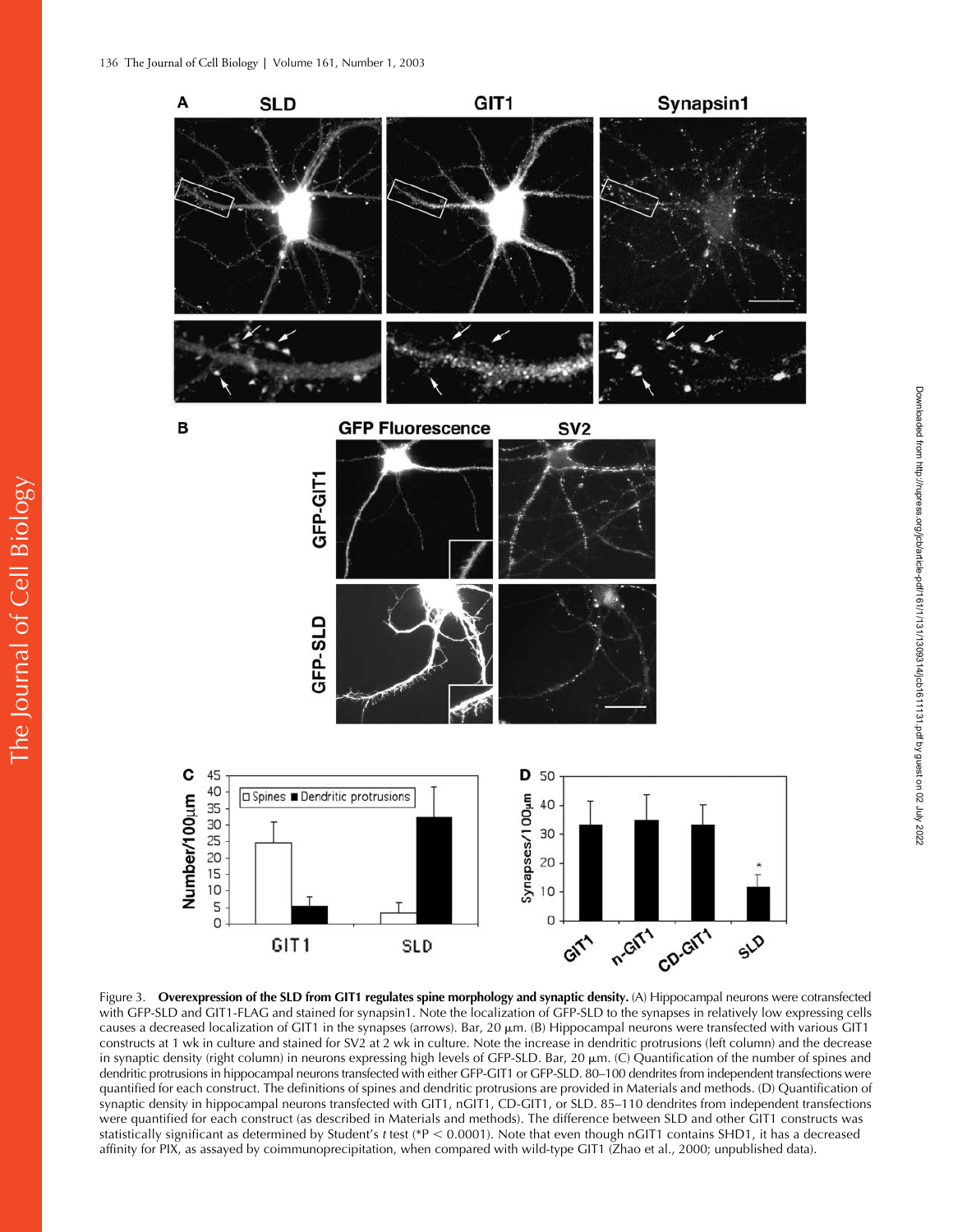

Figure 4. **GIT1SHD-expressing neurons show a phenotype similar to SLD-expressing neurons.** (A) Hippocampal neurons were transfected with either GFP-GIT1 or GFP-GIT1 $\Delta$ SHD at day 7 in culture and imaged at day 14 in culture. Note the increase in dendritic protrusions in GIT1 $\Delta$ SHD-expressing neurons. Bar, 2  $\mu$ m. (B) Quantification of the number of spines and dendritic protrusions in GIT1- and GIT1 $\Delta$ SHD-expressing neurons. (C) Quantification of the synaptic density in GIT1- and GIT1 $\Delta$ SHD-expressing neurons. The difference between GIT1 and GIT1 $\Delta$ SHD was statistically significant as determined by Student's *t* test (\*P < 0.0001).

#### **PIX is targeted to the synapse by GIT1**

How does GIT1 affect synapse formation? Since CD-GIT1, which contains the PIX binding domain in addition to SLD, behaved like wild-type GIT1, it is likely that the PIX binding domain is a functional domain. To test this hypothesis, we constructed a GIT1 mutant that has the PIX binding domain deleted (GIT1 $\Delta$ SHD). As expected, GIT1 $\Delta$ SHD localized to synapses when expressed at relatively low levels. Neurons expressing high levels of GIT1 $\Delta$ SHD showed a

phenotype similar to the SLD-expressing neurons. The cells had numerous dendritic protrusions (Fig. 4 A) with a decrease in spine and synaptic density (Fig. 4, B and C). This suggests that PIX is acting downstream of GIT1 to affect spine morphology and synapse formation.

To confirm the protein expression of PIX in hippocampal neurons, we performed immunoblot analysis on a hippocampal lysate using a <code>βPIX</code> antibody. We detected a band at  $\sim$ 78 kD, which is the expected mobility of  $\beta$ PIX (Koh et al., 2001) (unpublished data), indicating that endogenous  $\beta$ PIX is present in hippocampal neurons. In addition to the 78-kD band, another band at  $\sim$ 55 kD could be detected, which is the expected mobility of an alternative spliced isoform, p50Cool. To see if PIX also localizes to synapses, we transfected HA-tagged PIX into the neurons and looked at its localization by coimmunostaining with synapsin1. PIX and synapsin1 colocalized in clusters along the processes, suggesting that PIX is synaptic as well (Fig. 5 A). Furthermore, immunostaining of endogenous PIX in hippocampal neurons with a polyclonal BPIX antibody showed that endogenous PIX also localized to synapses (unpublished data). This is consistent with the localization of dPIX, the *Drosophila* homologue of mammalian PIX, to the postsynaptic density of *Drosophila* neuromuscular junctions (Parnas et al., 2001).

To determine whether PIX is targeted to synapses by GIT1, we coexpressed GFP-tagged GIT1 constructs and HA-PIX in the neurons. Full-length GIT1 and PIX colocalized in synapses as shown by coimmunostaining with synapsin1 (Fig. 5 B, top). However, in neurons coexpressing GFP-SLD and HA-PIX, PIX showed a diffuse staining pattern with no specific accumulation in synapses (Fig. 5 B, middle and bottom), indicating SLD inhibits PIX localization in synapses. This suggests that PIX is targeted to synapses by GIT1. Furthermore, since SLD inhibits the localization of both GIT1 and PIX, the phenotype of SLD likely results from mistargeting of the GIT1–PIX complex.

To further confirm that PIX is targeted to the synapse by GIT1, we constructed a PIX mutant that is deficient in GIT1 binding (PIXGBD) (Koh et al., 2001). Localization of this PIX mutant in hippocampal neurons was examined by transfecting the mutant into the neurons and coimmunostaining with synapsin1. Unlike wild-type PIX, which exhibits synaptic localization, PIXGBD showed a diffuse staining pattern with no accumulation in synapses (Fig. 5 C). This shows that GIT1 binding of PIX is necessary for its targeting to synapses.

## **Effects of PIX mutants on spine morphology and synapse formation**

If the SLD phenotype results from mistargeting of the GIT1–PIX complex, increasing the diffuse, nonsynaptic distribution of PIX should give a similar phenotype. To test this hypothesis, we transfected neurons with either wildtype PIX or PIXGBD. Wild-type PIX, when expressed at high levels, showed a diffuse labeling pattern. Likewise, PIX $\Delta$ GBD, which did not localize to synapses, also distributed diffusely. Thus, overexpression of either construct should effectively increase the nonsynaptic distribution of PIX and give a phenotype similar to SLD-expressing neurons. Indeed, in cells expressing high levels of either con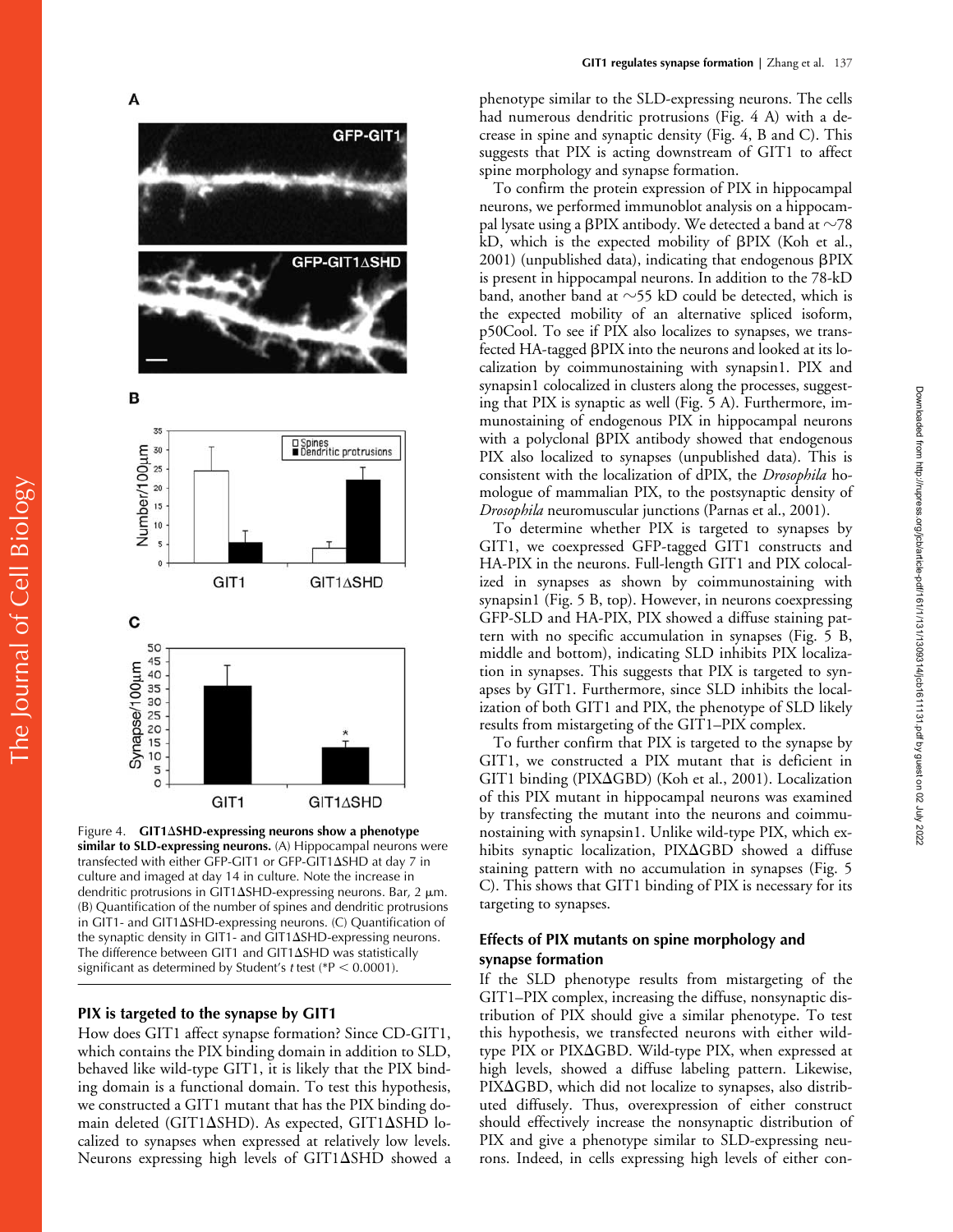Figure 5. **PIX is targeted to the**  synapses by GIT1. (A) HA-tagged  $\beta$ PIX localizes to the synapses. Hippocampal neurons were transfected with  $\beta$ PIX-HA and stained for HA and synapsin1. Arrows indicate PIX puncta that colocalize with synapsin1 puncta. Bar,  $20 \mu m$ . (B) The localization of PIX to synapses is inhibited by coexpression of GFP-SLD. Hippocampal neurons were cotransfected with either GFP-GIT1 and PIX-HA or GFP-SLD and PIX-HA. They were fixed and stained for HA and synapsin1. Note the localization of PIX in the synapses when coexpressed with GIT1 (arrows, top) and the decreased localization of PIX to synapses when coexpressed with SLD (arrows, bottom). Bar, 20  $\mu$ m. (C) A GIT1 binding-deficient PIX mutant  $(PIXAGBD)$  does not localized to synapses. Hippocampal neurons were transfected with HA-PIXGBD and coimmunostained for HA and synapsin1. Note the lack of localization to synapses with PIX $\Delta$ GBD (arrows). Bar, 2  $\mu$ m.



struct multiple dendritic protrusions were observed with a concomitant decrease in spine and synaptic density (Fig. 6). This suggests that precise targeting of PIX to synapses by GIT1 is necessary for dendritic spine and synapse formation and that mislocalization of PIX perturbs this process.

PIX exhibits GEF activity towards the small GTPases Cdc42 and Rac. To determine if the GEF activity is required for its effects on spine morphology and synapse formation, we examined the effects of PIX-LL, which has mutations (L238R and L239S) in the Dbl homology domain that abolish its GEF activity (Manser et al., 1998). In contrast to neurons expressing wild-type PIX or PIXGBD, PIX-LL– expressing neurons showed a significant decrease in both spines and dendritic protrusions (Fig. 6, A and B). This suggests that the GEF activity is necessary for generating the dendritic

protrusions in wild-type PIX or PIXGBD-overexpressing neurons. Besides the decrease in the number of spines and dendritic protrusions, PIX-LL–expressing neurons also showed a decrease in the number of synapses when compared with the untransfected neurons (Fig. 6, A and C). Thus, the GEF activity of PIX is necessary for both spine morphogenesis and synapse formation. It also points to the small GTPases as the potential downstream effectors of this process.

## **Effects of Rac mutants on spine morphology and synapse formation**

Since active Rac has been reported to induce multiple dendritic protrusions in hippocampal slices (Nakayama et al., 2000), a phenotype like that produced by SLD, altered Rac activation appears a likely mediator of the effects of SLD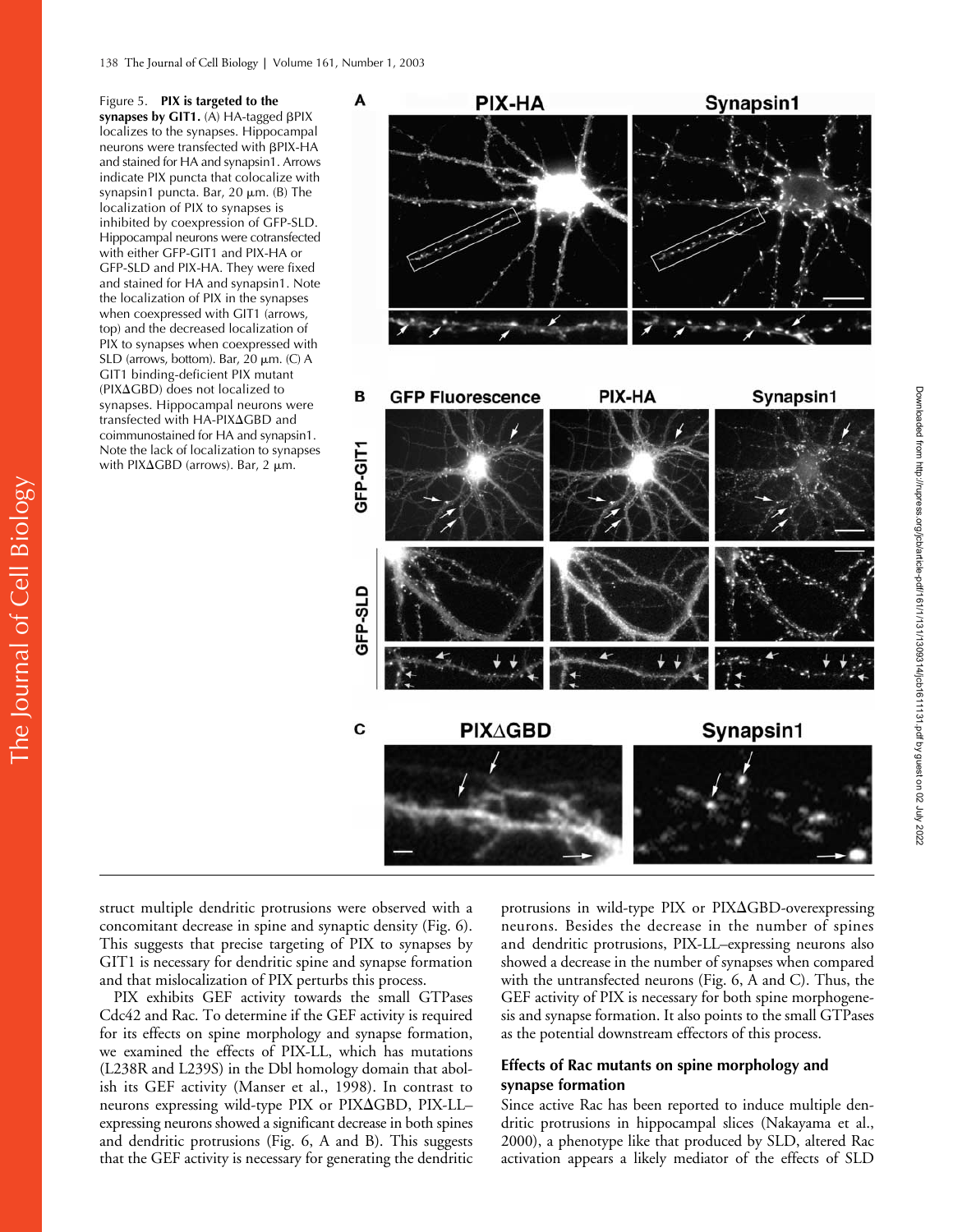

Figure 6. **Effects of PIX mutants on spine morphology and synaptic density.**  (A) Hippocampal neurons were transfected with various PIX constructs at day 7 in culture and imaged at day 14 in culture. Note the increase in dendritic protrusions in PIX- and PIXGBDoverexpressing neurons and the decrease in spines and dendritic protrusions in PIX-LL–expressing neurons. "Control" denotes GFP-expressing neurons. Bar, 5  $\mu$ m. (B) Quantification of the number of spines and dendritic protrusions in various PIX constructs. (C) Quantification of the number of synapses in various PIX constructs. The difference between PIX constructs and the untransfected neurons (control) was statistically significant as determined by the Student's *t* test ( $P < 0.0001$ ).

Downloaded from http://rupress.org/jcb/article-pdf/161/1/131/1309314/jcb1611131.pdf by guest on 02 July 2022

Downloaded from http://rupress.org/jcb/article-pdf/161/11131/1309314/jcb1611131.pdf by guest on 02 July 2022

overexpression. To address this question, we transfected hippocampal neurons with a myc-tagged constitutively active Rac, RacV12, at day 10 in culture. The phenotype was examined 48 h after transfection. RacV12-transfected neurons form numerous dendritic protrusions with a significant decrease in the number of normal spines (Fig. 7, A and C). This is consistent with the constitutively active Rac phenotype previously reported in hippocampal slices (Nakayama et al., 2000) and in the mouse cerebellar Purkinje cells expressing a RacV12 transgene (Luo et al., 1996). To see if RacV12 has a similar effect on synaptic density as SLD, we immunostained RacV12-transfected neurons with synapsin1 and anti-myc antibodies. RacV12-expressing neurons form significantly fewer synapses than the adjacent untransfected neurons (Fig. 7, A and B;  $P < 0.0001$ ), suggesting that overactivation of Rac disrupts synapse formation. To further elucidate how Rac activity affects synapse formation, we transfected a myctagged dominant-negative version of Rac, RacN17, into the neurons. RacN17-expressing neurons exhibited very smooth dendrites with a drastic reduction in the number of spines compared with the adjacent untransfected neurons. The synaptic density was also significantly reduced (Fig. 7, A–C; P 0.0001). The effects of Rac mutants on synapse formation are unlikely due to neurite outgrowth defects for two reasons. First, the Rac mutants were transfected at day 10 when the neurites have reached sufficient length for synapses to form. Second, Rac mutants have been shown to affect only axonal growth but not dendritic growth (Luo et al., 1997), whereas the effects of Rac mutants on synaptic density were observed on the dendrites of the transfected neurons.

#### **Rac acts downstream of GIT1**

If the dendritic protrusions induced by SLD is mediated by altered Rac activation in the cytoplasm, inhibiting Rac acti-

vation should block these protrusions. To test this, we cotransfected GFP-SLD and RacN17 into the neurons. RacN17 completely inhibited the SLD-induced formation of dendritic protrusions (Fig. 7 D). The neurons showed smooth dendrites with very few spines. This suggests that the SLD phenotype is mediated by mislocalized active Rac.

# **Discussion**

Localized changes in the organization and dynamics of the actin cytoskeleton are thought to underlie the formation, maintenance, and plasticity of synaptic connections (Matus, 2000). Although abundant evidence points to the role of Rho family GTPases as pivotal regulators of actin dynamics and organization, the mechanisms that localize their activities to specific sites, like synapses, are not understood. Recent evidence from motile fibroblasts shows that Rac is diffusely distributed throughout the cell, whereas activated Rac is highly localized (Kraynov et al., 2000). In this study, we present evidence that the adapter protein GIT1 serves to localize Rac activity by providing a docking site for PIX, which serves as an exchange factor for Rac and a binding protein for a Rac effector, PAK. Both the recruitment of PIX to synapses and its GEF activity are necessary for the formation and stabilization of synapse-bearing spines (Fig. 8).

A major observation in our study is that expression of a highly truncated GIT1 mutant, SLD, gives rise to neurons with numerous long and thin dendritic protrusions. Overexpression of PIX, GIT1-binding deficient PIX (PIX $\Delta$ GBD), or RacV12 recapitulate this phenotype. How do these mutants generate similar phenotypes? When the SLD is overexpressed in neurons, the synaptic localization of endogenous GIT1 and PIX is disrupted, and they become diffusely distributed throughout the neuron. Similarly, overexpression of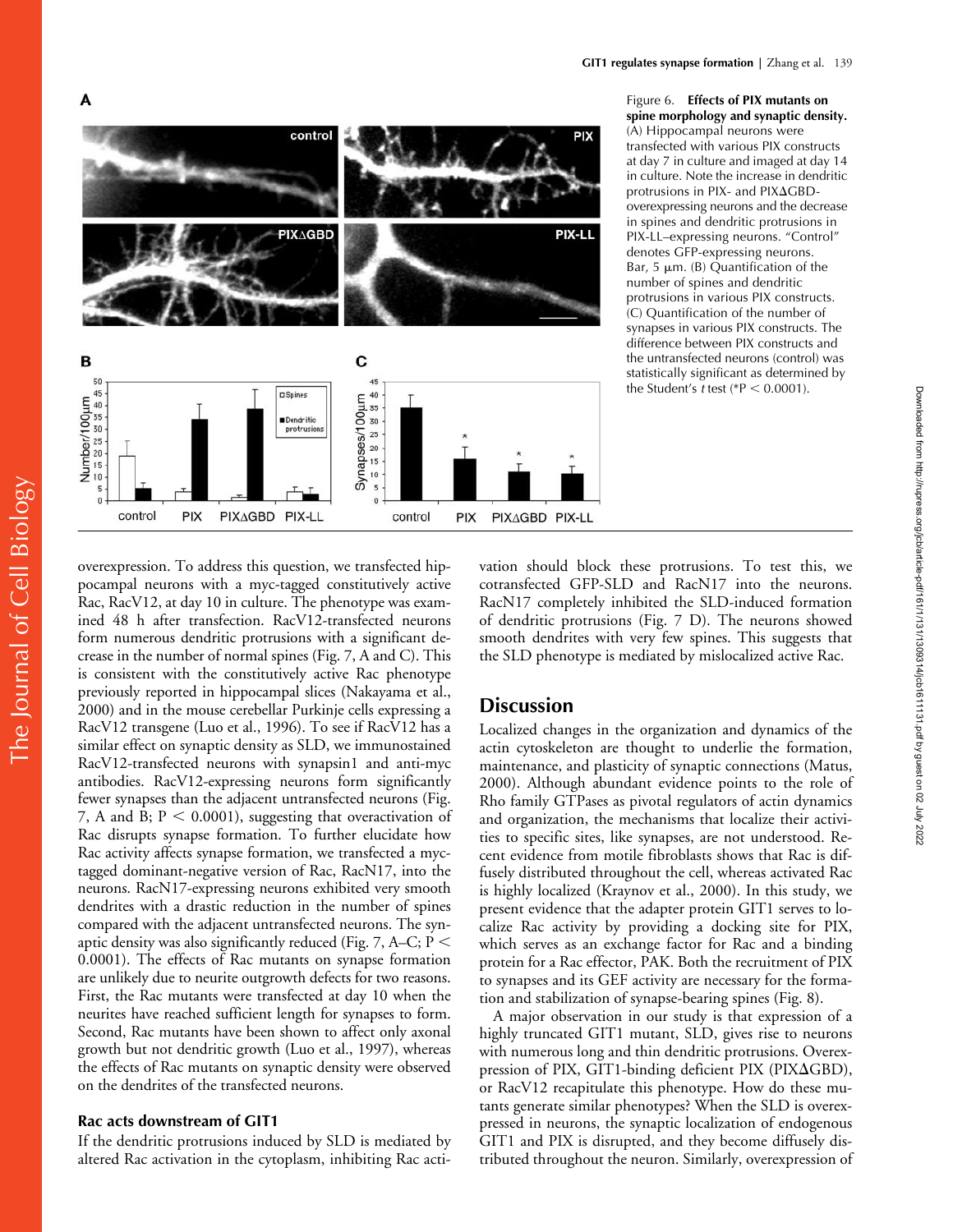Figure 7. **Effects of Rac mutants on spine morphology and synaptic density.** (A) Effects of Rac mutants on spine morphology and synaptic density. Hippocampal neurons were transfected with myc-tagged RacV12 or RacN17 at day 10 in culture and stained for myc and either rhodamine-conjugated phalloidin (left column) or synapsin1 (right column) at day 12 in culture. Nearby untransfected cells (control) were stained for phalloidin or synapsin1. Note the increase in dendritic protrusions in RacV12-expressing neurons and the decrease in the number of spines in RacN17-expressing neurons. Synaptic density is decreased in both cases. Bar,  $2 \mu m$ . (B) Quantification of synaptic linear density in neurons transfected with the Rac mutants. Synaptic density is significantly decreased in both RacV12 and RacN17-transfected neurons,  $*P < 0.0001$  ( $n > 50$  for each construct) compared with nearby untransfected neurons (control). (C) Quantification of the number of spines and dendritic protrusions in neurons transfected with the Rac mutants. (D) RacN17 blocks the SLD phenotype. Hippocampal neurons were transfected with either GFP-SLD alone (top) or GFP-SLD and RacN17 (bottom). Note that the dendritic protrusions induced by SLD were completely inhibited by RacN17. Bar,  $5 \mu m$ .



wild-type PIX or PIX $\Delta$ GBD also results in increased mislocalization of PIX. We hypothesize that the diffuse distribution of these molecules would produce an increase in Rac activation throughout the neuron. Overexpression of RacV12 produces a similar mislocalization with this molecule diffusely distributed (unpublished data). From these observations, we hypothesize that synapse formation requires properly localized and regulated Rac activation and thus, mislocalized, active Rac induces the formation of multiple dendritic protrusions and disrupts this process in these mutant-transfected neurons.

Interestingly, both RacV12 and RacN17 cause a decrease in synaptic density. One explanation is that synapse formation requires properly localized, critical levels of Rac activation. In the case of RacV12-expressing cells, Rac is constitutively activated and distributed diffusely throughout the processes, which results in aberrant actin organization and an inhibition of synapse formation. In neurons expressing RacN17, the level of active Rac is insufficient to support synapse formation. Another explanation is that cycling of Rac between active and inactive forms is necessary for the forma-

tion and/or stabilization of synapses. Expression of either RacV12 or RacN17 blocks the cycling and thus the formation of synapses. The observation that both the constitutively active and dominant-negative mutants of Rac have similar effects has been made in other systems as well. In *Drosophila*, for example, expression of either mutant results in defects in axonal growth (Luo et al., 1997; Song and Poo, 1999).

Several genes that are involved in the regulation of Rho family signaling are mutated in patients with nonsyndromic MR (Allen et al., 1998; Billuart et al., 1998; Kutsche et al., 2000; Barnes and Milgram, 2002; Ramakers, 2002). However, the mechanisms by which these mutations lead to cognitive defects are not understood. One likely possibility is a decreased neuronal connectivity that results from aberrant actin organization (Marin-Padilla, 1972; Huttenlocher, 1974; Purpura, 1974; Kaufmann and Moser, 2000). Indeed, some children with nonsyndromic MR show abnormalities in dendritic spine morphology in their cerebral cortex, i.e., numerous very long and thin spines and a reduction in the number of stubby and mushroomshaped spines (Purpura, 1974). In our study, the GIT1,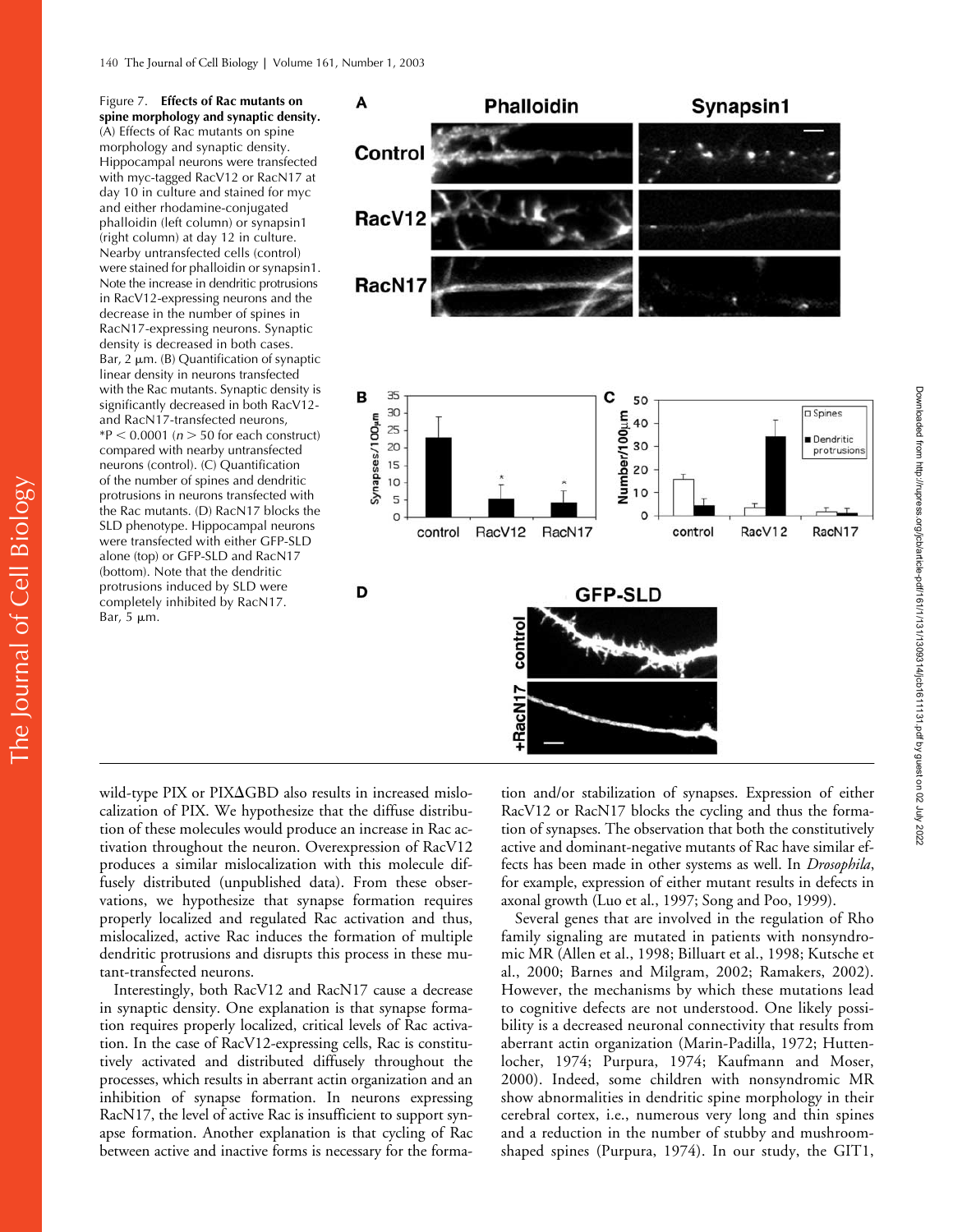

Figure 8. **GIT1 regulates synapse formation.** GIT1 is targeted to synapses through the SLD. At the synapse, GIT1, or possibly other related molecules, functions as an adaptor protein recruiting exchanges factors, such as PIX, to synapses where they locally activate Rac. Locally regulated Rac activation is essential for spine morphogenesis and synapse formation. When GIT1/PIX is mislocalized from synapses, Rac is activated outside the synaptic area. Mislocalized active Rac is responsible for the increased dendritic protrusions and decreased synaptic density. Inhibition of the Rac signaling pathway results in a decrease in the density of spines and synapses. The indicated domains of GIT1 are as follows: ARF-GAP domain (ARF-GAP), ankyrin repeats (ANK), Spa2 homology domain 1 (SHD1), synaptic localization domain (SLD), and paxillin binding domain (PAX). The question mark indicates the unknown molecule that targets GIT1 to synapses.

Downloaded from http://rupress.org/jcb/article-pdf/161/1/131/1309314/jcb1611131.pdf by guest on 02 July 2022

Downloaded from http://rupress.org/jcb/article-pdf/161/11131/1309314/jcb1611131.pdf by guest on 02 July 2022

PIX, and Rac mutants that produce mislocalized Rac activity recapitulate this phenotype in cultured neurons. These mutants also cause a decrease in synaptic density. Thus, our results suggest a potential mechanism by which aberrant Rho family signaling can lead to decreased neuronal connectivity and eventually impaired cognitive functions. Interestingly, one of the MR mutants has a large deletion in a PIX isoform, which includes the GIT1 binding domain (Koh et al., 2001) that could result in mislocalized PIX (Kutsche et al., 2000).

Our studies point to several important immediate avenues of investigation. For example, GIT1 is targeted to synapses by a novel site, but the molecule that targets GIT1 to synapses is unknown (Fig. 8). Since a poorly characterized G protein–coupled receptor kinase binding domain resides in the vicinity of the SLD (Premont et al., 2000), G protein– coupled receptors and G protein–coupled receptor kinases may contribute to this process (Pitcher et al., 1998). Further investigation into events downstream of GIT1 is also an important challenge. For example, it would be very interesting to visualize changes in Rac activity during synapse formation and synaptic activity. In addition, since PAK3, a downstream effector of Rac, is mutated in some patients with MR (Allen et al., 1998), it is important to determine the role of PAK3 in this process. Finally, it is possible that other domains of GIT1 besides the SLD also play a role in synaptic activity by interacting with proteins from other pathways. Since GIT1 also localizes to the presynaptic terminals, it is tempting to speculate that it serves additional presynaptic functions.

# **Materials and methods**

#### **Antibodies**

Primary antibodies used in this study include GIT1 mAb (1:100; Transduction Labs), GIT1 polyclonal antibody (1:100), which does not cross react with PKL/GIT2 (Manabe et al., 2002), BPIX mAb (1:250; Transduction Labs), SV2 mAb (1:100; University of Iowa hybridoma bank), PSD-95 mAb (6G6, 1:200; Affinity Bioreagents), GAD-6 mAb (1:500; University of Iowa hybridoma bank), synapsin1 polyclonal antibody (1:2,000; Chemicon), HA mAb (12CA5, 1:200; Boehringer), and FLAG mAb (1:400; Stratagene). The polyclonal BPIX antibody was provided by Bo Xiao (The Johns Hopkins University, Baltimore, MD). For immunocytochemistry, the secondary antibodies used (all from ICN) include rhodamine-conjugated anti–mouse IgG antibody (1:500), rhodamine-conjugated anti–rabbit IgG antibody (1:200), FITC-conjugated anti–rabbit IgG antibody (1:500), FITCconjugated anti–mouse IgG antibody, and 7-amino-4-methyl-coumarin-3 acetic acid ester (AMCA)–conjugated anti–rabbit IgG antibody (1:50). Rhodamine-conjugated phalloidin was obtained from Molecular Probes. For immunoblot analysis, the secondary antibody used was HRP-conjugated anti–mouse IgG antibody from Amersham Biosciences.

#### **Plasmids**

Full-length human GIT1 cDNA, which includes the 9 aa insertion (nt 774– 800) found in rat GIT1, GIT1-FLAG, GFP-tagged full-length GIT1, GIT1AC, cGIT1, and GIT1 $\Delta$ CD were cloned as described (Manabe et al., 2002). GFP–CD-GIT1 was obtained by subcloning a HindIII (nt 369–1802) fragment into the pEGFP-C3 vector (CLONTECH Laboratories, Inc.). The following GFP-tagged deletion constructs of GIT1 were obtained by subcloning the corresponding GIT1 fragment into the pEGFP-C1 vector (CLONTECH Laboratories, Inc.): CDAnk (BglII [nt 774]-HindIII [nt 1802]); SLD32 (FspI [nt 1233]-HindIII [nt 1802]); and nGIT1 ([nt 1]- FspI[nt 1233]). GFP-SLD was obtained by subcloning a PCR fragment (nt 1137-nt 1802) into pEGFP-C1. GFP-GIT1SLD was obtained by subcloning two PCR fragments, nt 1-nt 1163 and nt 1803-nt 2324, into pEGFP-C1. N-SLD and C-SLD were prepared by PCR amplification of nt 1137-nt 1442 and nt 1443-nt 1802, respectively. The PCR products were then subcloned into pcDNA3 vector with a built-in NH<sub>2</sub>-terminal FLAG tag. GFP- $GIT1\Delta SHD$  was obtained by subcloning the appropriate  $GIT1$  fragments (nt1-nt774 and nt1137-nt2324) into pEGFP-C1. HA-tagged mouse  $\beta$ Pix was a gift from Chris Turner (SUNY Upstate Medical University, Syracuse, NY). HA-PIX-LL was provided by Lorraine Santy and Jim Casanova (University of Virginia). The L238R, L239S mutations of HA-PIX-LL were introduced by the Quickchange kit (Stratagene) using HA-mouse  $\beta$ Pix as the template. HA-PIXGBD was generated by subcloning two PCR fragments of  $\beta$ Pix (nt1-nt1474 and nt1763-nt2038) into the pEBB-HA vector. Myctagged V12-Rac1 and N17-Rac1 were provided by Alan Hall (University College London, London, UK).

#### **Cell culture and transfection**

Hippocampal low density cultures were prepared as described previously (Goslin et al., 1998). Neurons were plated at an approximate density of 70 cells/mm<sup>2</sup> and were transfected using a modified calcium phosphate precipitation method (Kohrmann et al., 1999). Briefly, for transfection of a 6-cm dish, 6  $\mu$ g of plasmid DNA was mixed with 120  $\mu$ l of 250 mM CaCl<sub>2</sub> in a polypropylene tube. 120  $\mu$ l of 2× HBS (274 mM NaCl, 9.5 mM KCl,